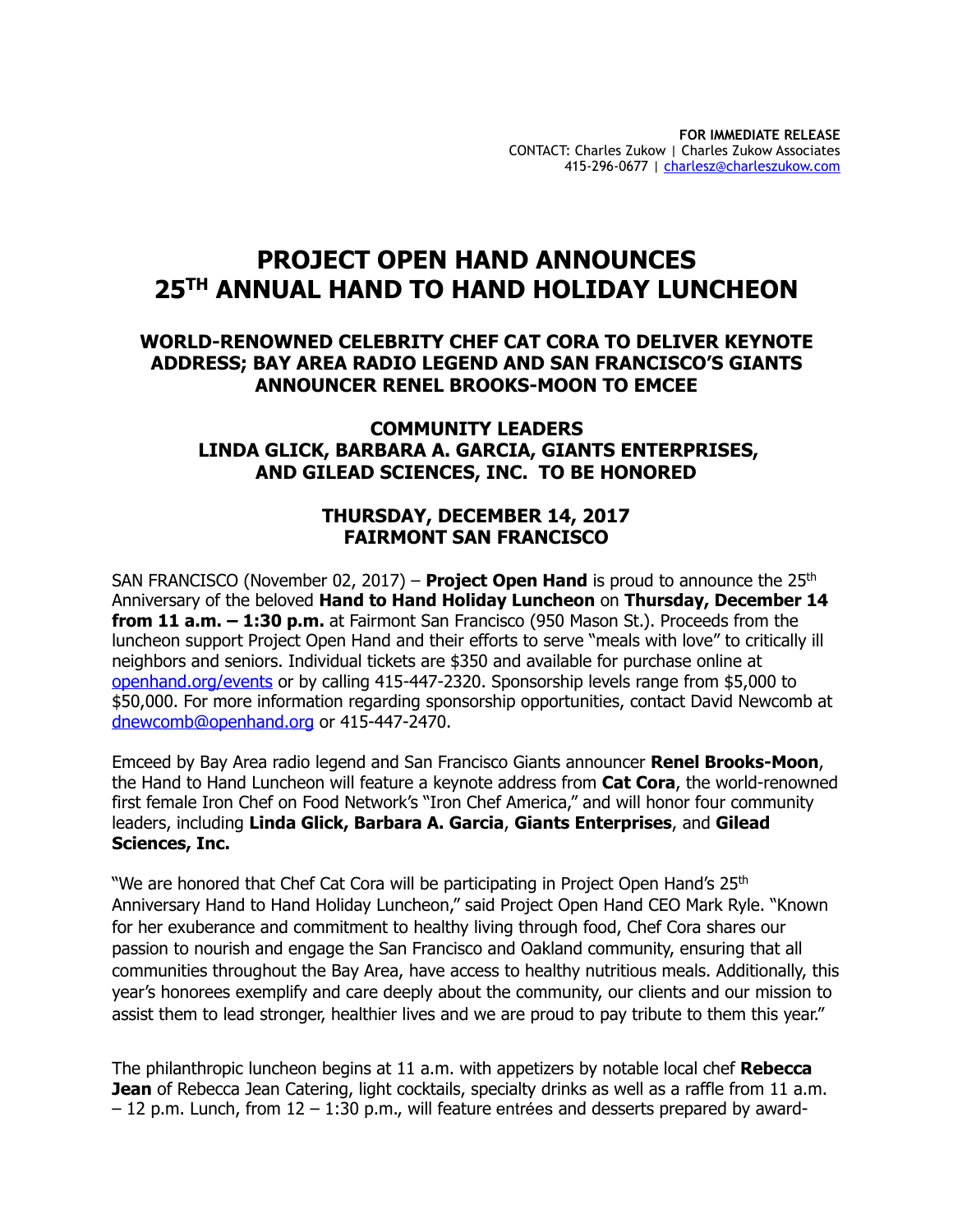winning local chefs, including Project Open Hand's Executive Chef **Adrian Barrow**, Fairmont San Francisco's Executive Chef **Oscar Gonzalez** and The Bread Project's Pastry Chef **Mark Chacon**, as well as a live auction hosted by renowned auctioneer **Abra Annes**. In addition to delivering the keynote address, Chef Cora will also prepare one of her signature dishes, Halibut with Pepitas, Capers and Tomatoes.

"I am thrilled to be delivering the keynote address and cooking at the Hand to Hand Holiday Luncheon. I love Project Open Hand's mission, providing meals with love and helping people lead healthier lives, I'm proud to be a part of such a meaningful event," said Chef Cora.

The luncheon will include a program highlighting Project Open Hand's achievements and culminates with the keynote address and the presentation of the four awards. Other program speakers include Project Open Hand CEO Mark Ryle and a long-time Project Open Hand client.

The Ruth Brinker Visionary Award 2017 will be awarded to long-time Project Open Hand Board Member **Linda Glick**; **Barbara A. Garcia**, Director of Health, Department of Public Health City and County of San Francisco, will receive the Community Advocate Award 2017; the Most Outstanding Community Partner Award 2017 will be presented to **Giants Enterprises**; and the Most Outstanding Corporate Support Award 2017 will be given to **Gilead Sciences, Inc.**

Luncheon sponsors include: **Marcia and John Goldman**; **James Hormel & Michael Nguyen**; **Neil MacPhail**; **Zephyr Real Estate**; **Hal Marz**; **Linda Glick**; **Semifreddi's**; and **Ghirardelli Chocolate Company**.

For more information on Project Open Hand or the 25<sup>th</sup> Annual Hand to Hand Holiday Luncheon, visit [www.openhand.org](http://www.openhand.org).

#### About the 2017 Honorees

#### Linda Glick - Ruth Brinker Visionary Award 2017

Project Open Hand Board Member Linda Glick is being honored for her work as a philanthropist, volunteer, and community leader. She has touched countless lives and has made an impact on the Bay Area and beyond. Linda's selfless dedication, generosity, and contribution of time, energy and resources, ensures that the mission of Project Open Hand continues.

#### Barbara A. Garcia - Community Advocate Award 2017

This inaugural award recognizes Ms. Garcia as a beacon for our clients. In her position as Director of San Francisco Department of Public Health, Barbara has advocated for the critically ill and has shown a passion in finding justice for those in need. She emulates past leaders in our community who refuse to let barriers stop them from looking out for the less fortunate. Barbara Garcia is a true pillar in our community.

#### Giants Enterprises - Most Outstanding Community Partner Award 2017

For the last 10 plus years, Giants Enterprises/San Francisco Giants, an exemplary community partner, has supported the work of Project Open Hand through contributions of time, voice and dollars.

Gilead Sciences, Inc. – Most Outstanding Corporate Supporter Award 2017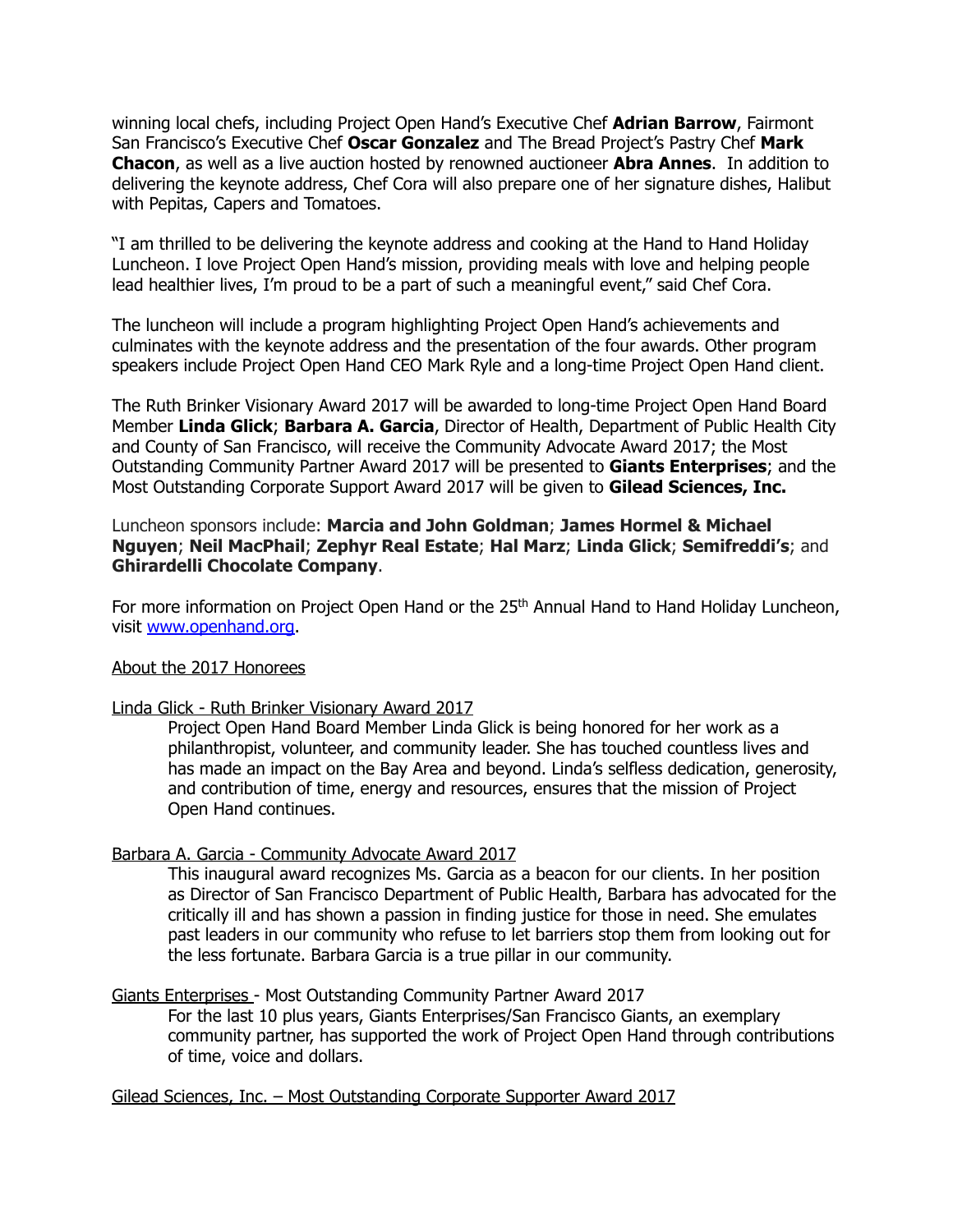Gilead Sciences, Inc. has pursued in an intentional way of working together to solve complex problems. Gilead Sciences has demonstrated a commitment by investing grants, time and knowledge in support of the Project Open Hand mission.

#### About Project Open Hand

Founded in 1985, Project Open Hand is a nonprofit organization that provides meals with love to critically ill neighbors and seniors. Our food is like medicine, helping clients recover from illness, get stronger, and lead healthier lives.

Every day, we prepare 2,500 nutritious meals and provide 200 bags of healthy groceries to help sustain our clients as they battle serious illnesses, isolation, or the health challenges of aging. We serve San Francisco County and Oakland, engaging more than 125 volunteers every day to nourish our community.



*TO DOWNLOAD HI-RES IMAGE: Select photo (this will open a new browser window), right click and select "Save Image As"*

# # #

**Cat Cora**  Photo Courtesy of Project Open Hand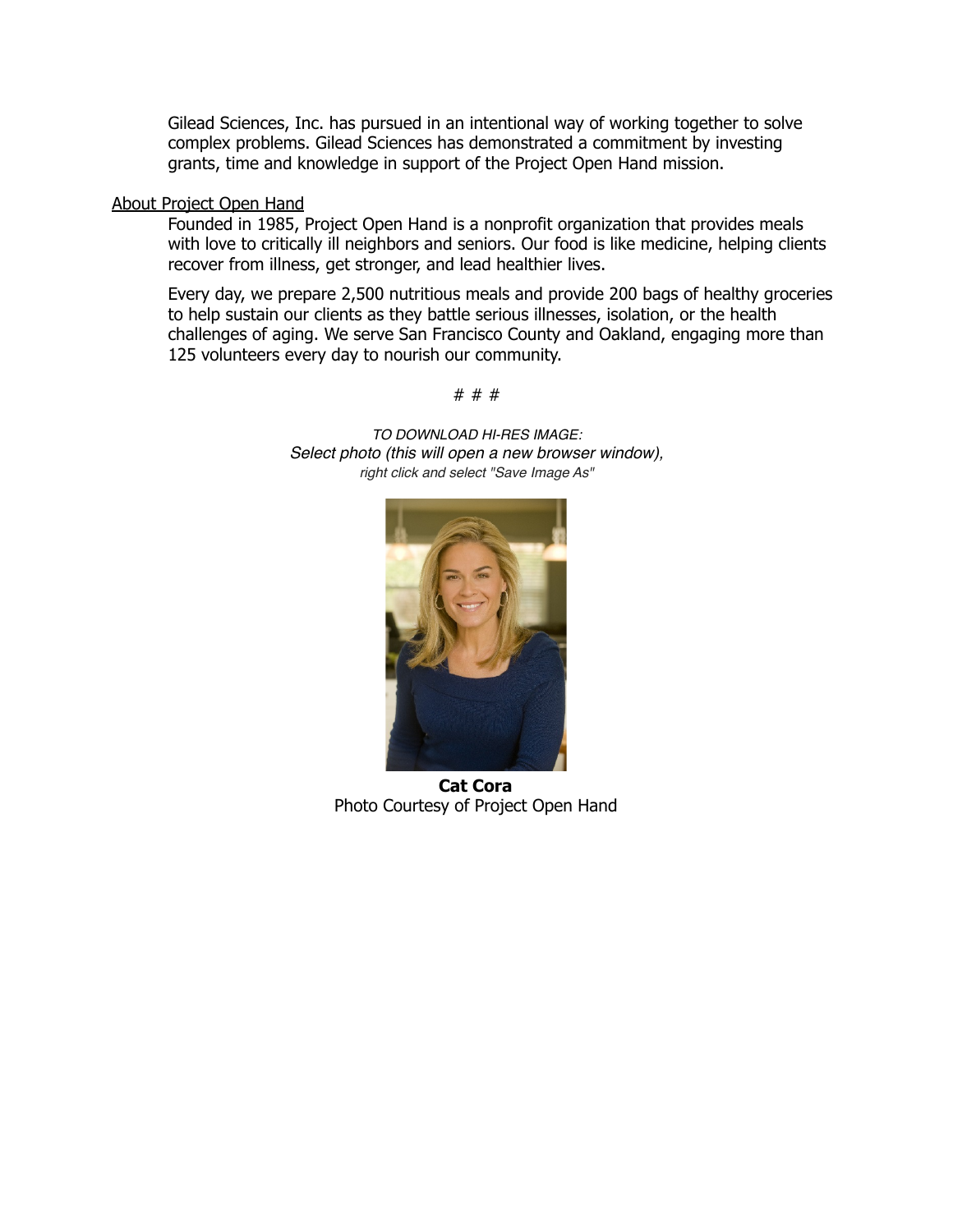

**Emcee Renel Brooks-Moon**  Photo Credit: Pat Johnson Photography



**Project Open Hand CEO Mark Ryle**  Photo Credit: Ed Carreon



**Hand to Hand Luncheon (2013)**